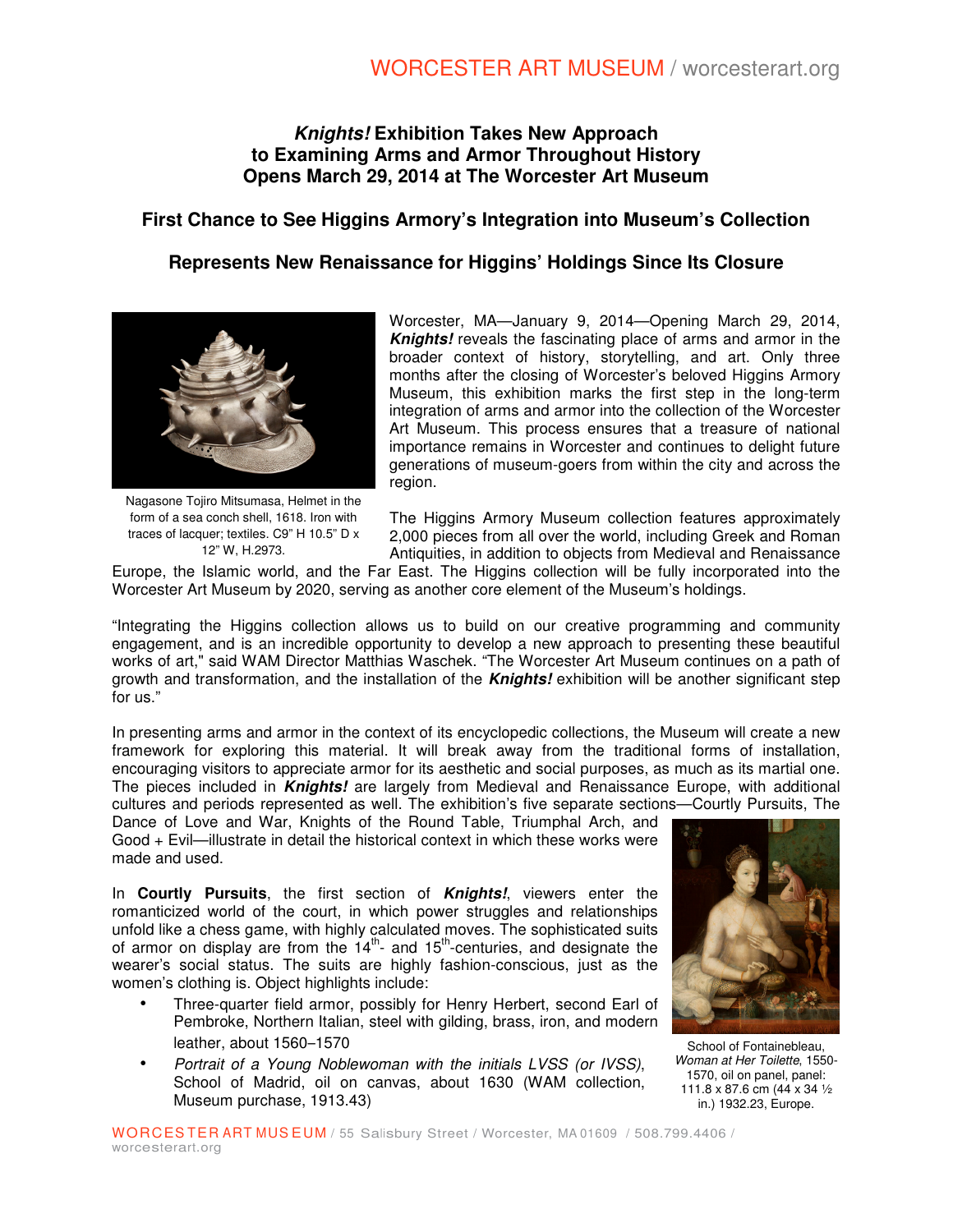• Armor for field and tilt, of Count Franz von Teuffenbach (1516–78), Stefan Rormoser of Innsbruck, Austrian, active 1554–1565, steel, brass, lampblack, modern leather, dated 1554

**The Dance of Love and War** section describes the often-idealized relationship between knights and their maidens as a much broader tension: Venus' attraction can fuel the fear of entrapment as much as Mars' strength can turn into a life threatening menace. In the Western world, this tension was historically used to illustrate the fragility of peace and its necessary coexistence with war. Among the highlighted objects in this section are:

- Ceremonial half-armor with "repoussé" decoration, attributed to Étienne Delaune, German, Augsburg, steel with traces of gilding, leather, 1550-1575
- Woman at her Toilette, School of Fontainebleau, oil on panel, about 1550-1570 (WAM collection, Museum purchase, 1932.23)
- Breastplate of "muscled" cuirass (torso armor), Greek, bronze, about 300 BCE
- Venus, Roman, marble,  $1^{st}$ - $2^{nd}$  century CE (WAM collection, Museum purchase, 1901.55)

King Arthur and his court famously sat at a round table, an approach designed to instill a sense of shared leadership and status among the disparate and diverse group of knights. The 13 helmets on display in the **Knights of the Round Table** section represent a variety of historical periods, places, and cultures. Viewers can explore a range of different aspects of both knightly and courtly history. Object highlights include:



Flemish, Frontplate of a ceremonial gorget, 1620- 1630, etched and engraved iron with gilding and silvering, 12" H; Higgins

- Shaffron (horse's head armor), German, etched and gilded steel, brass, leather, about 1560
- Conch shell-shaped helmet, Nagasone Tojiro Mitsumasa, Japanese, iron with traces of lacquer, textiles, 1618
- Ottoman helmet, Turkish, russeted iron with gilding, 1500s, modified 1800s

The **Triumphal Arch** section of **Knights!** examines whether such structures—like the celebrated Arc de Triomphe in Paris, or the Arch of Constantine in Rome—serve more as symbols of war's success or its futility, as they are strewn with armor and weapons of war, representing both victory and loss. This section includes objects such as:

- Front plate of a ceremonial gorget, Flemish, etched and engraved iron with gilding and silvering, 1620-1630
- Miniature cuirass, German, steel with traces of gilding, brass, and modern cord, about 1585-90
- Boarding sword, Italian, steel, iron, wood, about 1500-25

Lastly, **Good + Evil** uncovers how the use of armor is conditioned by moral questions, for better and for worse. Many of the swords displayed in this section were meant for ritual use and can be admired for their beautiful craftsmanship—but still have the potential for violence. Object highlights include:

- Sword of Justice, German, steel with etching and gilding, bronze with gilding, wood, fish skin, about 1700-35
- Musele ("bird-headed" ceremonial knife), Fang or Kota people, Central African, iron, brass, copper wire,  $18^{th}$ -mid- $19^{th}$  century

An added element to the **Good + Evil** section of the exhibition will allow viewers to compare and contrast wars of the past with those of the present, drawing on information about real-time conflicts from **The Pulitzer Center for Crisis Reporting**. The first artists shown in this context are Dominic Bracco, Carlos Ortiz, and Louie Palu, all documentary photographers with deep experience capturing images of conflict.